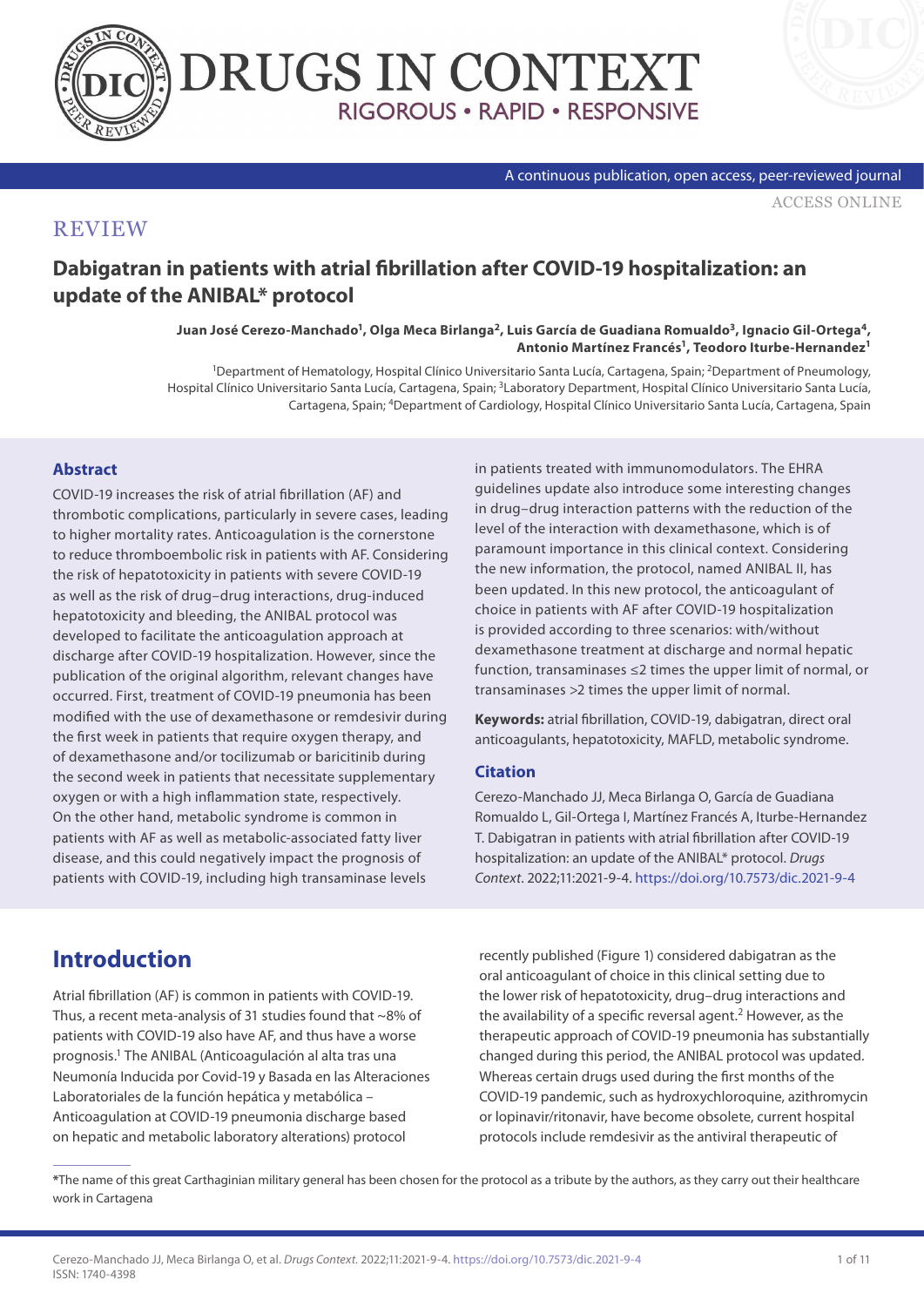choice during the first week of COVD-19 pneumonia.3,4 In addition, corticosteroids, particularly dexamethasone, have also been considered as the first-line therapy in patients hospitalized with COVID-19 pneumonia,<sup>5,6</sup> with a modulation of the risk of drug–drug interactions according to the European Heart Rhythm Association (EHRA) update regarding the use of direct oral anticoagulants (DOACs) in patients with AF.7 The current protocol in our hospital (University Hospital Santa Lucía, Cartagena, Spain) for the treatment of COVID-19 pneumonia (Figure 2) is based on current recommendations according to available evidence. $3-6$  In addition, the anticoagulation protocol during hospitalization and at discharge according to different clinical circumstances is also presented (Figure 2). During the first week, remdesivir and dexamethasone are indicated in symptomatic patients that require oxygen therapy to improve prognosis. During the second week from the onset of



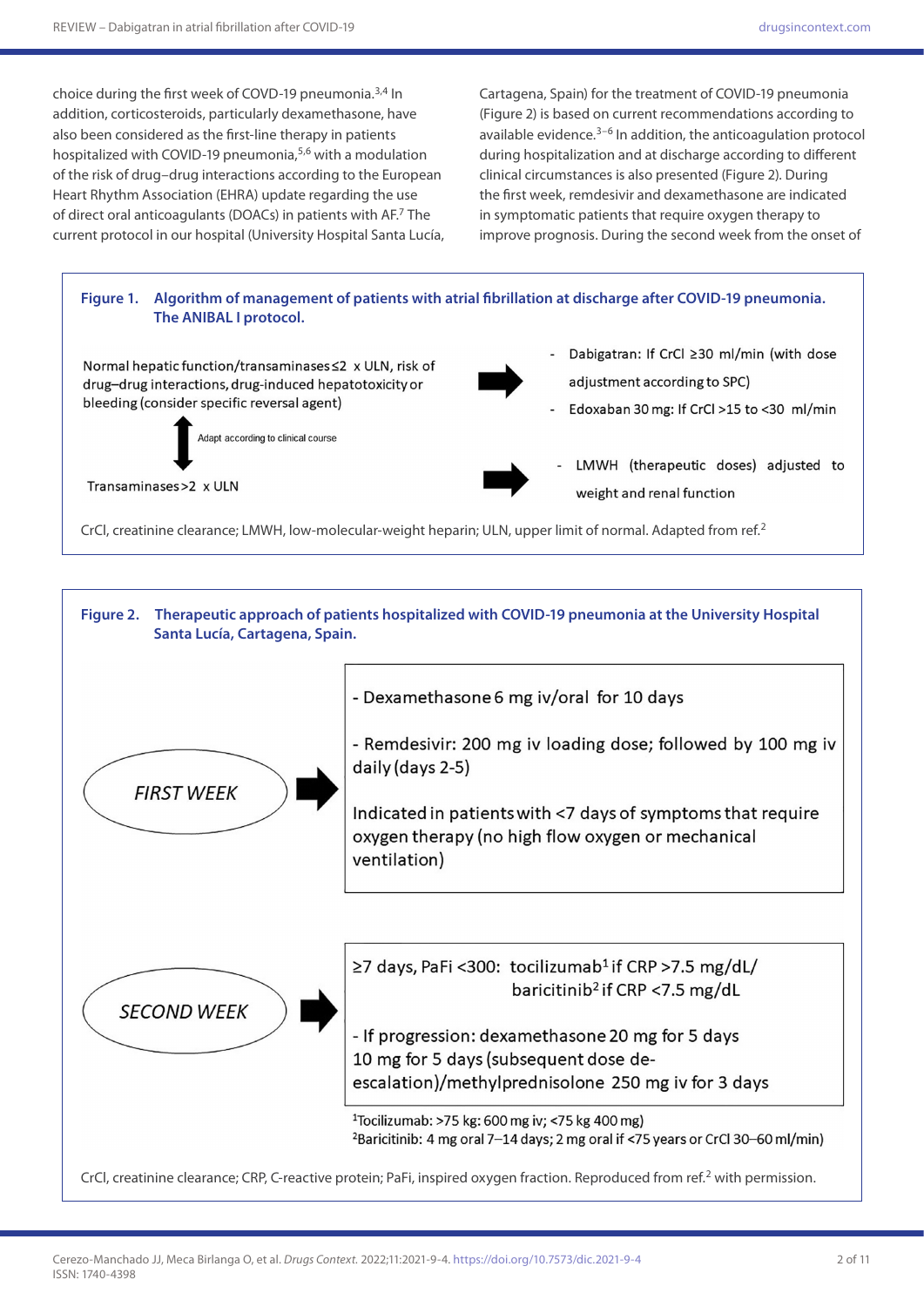symptoms of COVID-19 pneumonia, tocilizumab or baricitinib, according to C-reactive protein levels, are administered together with dexamethasone in case of disease progression, even at discharge. In this line, the EHRA update has reduced the impact of the interaction between dexamethasone and dabigatran or edoxaban, $7$  facilitating their use at the end of the hospitalization without the need for a heparin bridge.

Metabolic syndrome is a cluster of cardiometabolic risk factors, including abdominal obesity, hypertension, hyperglycaemia, hypertriglyceridaemia and low serum HDL cholesterol, in which insulin resistance, as well as prothrombotic and proinflammatory states, play a key role in the aetiopathogenesis.<sup>8,9</sup> Metabolic syndrome is a very common condition. In fact, approximately one out of four adult individuals in the United States exhibit this condition, and this proportion is expected to increase in the following years due to the increasing elderly population, sedentarism and unbalanced dietary patterns.10 Metabolic syndrome is associated with a marked risk of developing cardiovascular disease and type 2 diabetes.<sup>11</sup> Similarly, metabolic syndrome also increases the risk of AF up to three-fold, being more frequent as the components of metabolic syndrome increase, particularly in young and middle-age patients.12,13 In addition, metabolic syndrome worsens AF burden and outcomes, thus increasing the risk of AF recurrence after single-catheter ablation.<sup>14</sup>

Fatty liver associated with metabolic dysfunction, termed metabolic-associated fatty liver disease (MAFLD), is very common in clinical practice, affecting approximately onequarter of the population worldwide. Remarkably, COVID-19 can negatively affect liver function, particularly in patients with pre-existing liver diseases, including MAFLD. Conversely, MAFLD patients have a higher risk of progression to severe COVID-19. Thus, amongst patients with COVID-19 pneumonia, patients with MAFLD could have a higher risk of disease progression, higher likelihood of abnormal liver function during hospitalization and a longer viral shedding time compared to patients without MAFLD. With regard to the pathogenesis, both conditions share inflammatory pathways and the presence of

fibrosis in MAFLD patients independently increases the severity of COVID-19. The pattern of liver injury is mostly hepatocellular rather than cholestatic.15–21

Non-alcoholic fatty liver disease has been associated with arterial hypertension, arterial stiffness, aortic valvular sclerosis, atherosclerosis, coronary artery disease and AF. In fact, nonobese, non-alcoholic fatty liver disease induces early cardiac electrical and structural changes that could promote the development of AF.22,23 As a result, the presence of MAFLD in patients with AF may be particularly problematic in individuals with COVID-19. On the other hand, immunomodulators, such as tocilizumab and baricitinib, may increase transaminase levels that could aggravate the previous liver state of these patients. $24,25$ 

Considering the current therapeutic approach of COVID-19 pneumonia and the frequent concomitance of fatty liver disease in patients with metabolic syndrome and AF, we have updated the ANIBAL protocol (ANIBAL II protocol) with the aim to facilitate the anticoagulation approach at discharge amongst patients with AF after hospitalization for COVID-19 pneumonia.

# **Update of the criteria to be considered for anticoagulation in patients with AF at discharge after COVID-19 pneumonia**

To perform the first ANIBAL protocol,<sup>2</sup> the following statements were considered: the 'biological' safety of DOACs over vitamin K antagonists (VKA);26 the potential of COVID-19 to promote liver injury, including the antiviral and immunomodulatory therapy; $27-31$  renal function at discharge;<sup>7</sup> the high thrombogenicity of the COVID-19;<sup>32,33</sup> the risk of new-onset AF amongst patients with COVID-19:<sup>34–36</sup> and the use of DOACs with a specific reversal agent.<sup>37</sup> Although the majority of variables analysed for the ANIBAL I protocol<sup>2</sup> continue to be topical, new elements have been updated to be included in the new protocol (Box 1).

#### **Box 1. Considerations for anticoagulation of patients with atrial fibrillation at discharge after COVID-19 pneumonia.**

- • 'Biological' safety of DOAC versus vitamin K antagonist as no anticoagulation control is required.
- • Hepatotoxicity of COVID-19 and antiviral therapy in short-term and long-term evolution as well as the presence of possible hepatic steatosis associated with metabolic syndrome.
- Treatment with dexamethasone at discharge may reduce plasmatic levels of DOAC when they are used concomitantly.
- Renal function at discharge (eGFR according to Cockroft–Gault).
- • Thrombogenicity of COVID-19: choose the most potent DOAC, preferably a twice daily dose.
- • Arrhythmogenicity of COVID-19: risk of new-onset atrial fibrillation that requires anticoagulation (choose DOAC to facilitate health education and adherence).
- • DOAC with specific reversal agent to reduce the impact of the underuse of the health system during the COVID-19 pandemic.

DOAC, direct oral anticoagulant; eGFR, estimated glomerular filtration rate. Reproduced from ref.<sup>2</sup> with permission.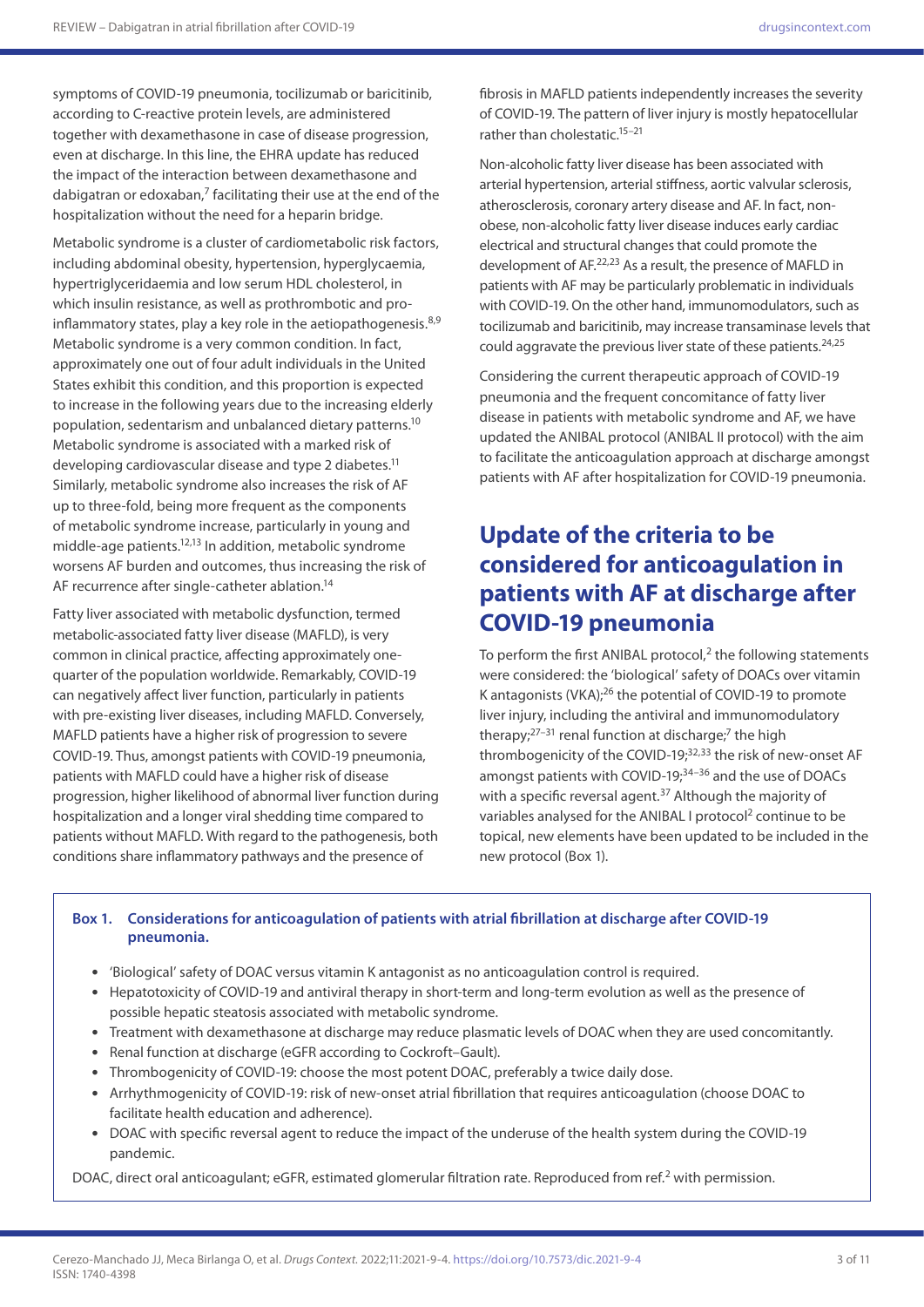# 'Biological' safety of DOACs (*versus* VKA)

The introduction of DOACs in Spain has been restricted due to economic politics as reimbursement has been limited to some specific indications. This has led to a lower proportion of patients taking DOACs compared with other European countries.38 However, as patients taking VKA require periodic monitoring of anticoagulant activity (i.e. every 2–6 weeks, according to INR control) and this increases SARS-CoV-2 exposure, the Spanish Sanitary Authorities have reduced the restrictions of switching from VKA to DOACs, leading to a higher prescription of DOACs and, secondarily, to a reduction of outcomes. Of note, a recent study reported that, in Spain, the progressive higher prescription of DOACs has been associated with a decrease in the incidence of AF-related ischaemic stroke.<sup>39</sup> It is not only important to reduce the risk of contagion for patients but also for healthcare professionals as they are an important risk group given their high exposure level. In fact, the main concern of healthcare professionals is contagion, particularly in the workplace.<sup>40</sup> The use of DOACs instead of VKA thus reduces exposure to SARS-CoV-2 infection for both patients and professionals.

## COVID-19-related hepatotoxicity, antiviral drugs and immunomodulatory therapy, previous hepatic disease such as **MAFLD**

Although uncommon, drug-induced liver injury associated with the use of tocilizumab, remdesivir or baricitinib has been described.24,25,28,29 In this context, the use of those drugs with a lower risk of drug–drug interactions may be preferable. Thus, no clinically significant interaction is expected between dabigatran and tocilizumab, baricitinib, or remdesivir (Table 1).41 With regard to oral anticoagulants in patients with AF and liver injury, a study showed that after 1-year follow-up, hepatic injury hospitalization rates were lower in initiators of DOACs *versus* in those taking warfarin (HR 0.57, 95% CI 0.46–0.71) and, of available DOACs, dabigatran had the lowest risk compared with warfarin (Figure 3). $31$  However, not all studies have shown differences regarding the risk of acute liver injury and DOACs compared with VKA in patients with AF.<sup>42</sup>

On the other hand, we consider that the systematic search of MAFLD in patients with metabolic syndrome with imaging techniques, particularly echography, and if positive, to rule out the presence of hepatic fibrosis with indirect methods  $(i.e. Fibonacci<sup>43</sup>$  may not be useful in routine practice. A better approach seems to be to consider that patients with AF and metabolic syndrome may have or at least are at high risk of MAFLD. In this context, it would be preferable to prescribe a first-line oral anticoagulant, such as dabigatran, that is not metabolized by CYP 450 and is less harmful to the liver.31,41

# Use of DOACs with a low risk of dexamethasone interaction

Dexamethasone is a moderate CYP 3A4 inducer and an inducer of P-glycoprotein and may potentially have a clinically significant interaction with DOACs, leading to a reduction of serum concentrations of DOACs and, consequently, to a reduction of their efficacy.<sup>41</sup> This is very relevant considering the high thrombogenicity of COVID-19.<sup>32,33</sup> The EHRA update states the low risk of drug–drug interactions with those DOACs that are not preferentially metabolized by the CYP 450 pathway. In this context, the widespread use of dexamethasone in patients with COVID-19, either initially or later in case of progression, including at discharge, promotes the use of dabigatran or edoxaban due to the low risk of drug–drug interactions.41,44,45

Remarkably, this change allows the use of dabigatran or edoxaban immediately at discharge, without requiring lowmolecular-weight heparin bridge therapy. This is the most important novelty compared to the first ANIBAL protocol.<sup>2</sup>

# Renal function at discharge (according to Cockcroft–Gault formula)

First, it should be emphasized that the estimation of glomerular filtration rate should be performed by means of the Cockcroft– Gault formula as this was the method used in the pivotal clinical trials with DOACs (*versus* warfarin) to determine renal function, and approval by the regulatory agencies was performed considering this method.46–49

In addition, it has been reported that, in elderly patients, the use of other methods, such as the CKD-EPI equation instead of the Cockcroft–Gault formula, to calculate renal function could overestimate the glomerular filtration rate, leading to mistakes in the dosage of DOACs and a higher risk of side effects.<sup>50</sup>

Finally, it has been shown that the use of some DOACs, such as dabigatran and rivaroxaban but not of apixaban, could be associated with a lower risk of renal adverse events compared to warfarin.<sup>51</sup> However, it should be also considered that, amongst patients with chronic kidney disease, the risk of stroke or bleeding could differ according to the DOAC used.<sup>52</sup>

# Thrombogenicity and COVID-19

Patients with COVID-19 have a higher risk of pulmonary embolism and deep vein thrombosis.<sup>53,54</sup> Although treatment with low-molecular-weight heparin reduced the risk of pulmonary embolism or venous thrombosis during COVID-19 hospitalization, the dose to be used remains a subject of debate, particularly in critically ill patients, as well as the identification of risk factors that may recognize those patients that would benefit more from high-dose low-molecularweight heparin.<sup>55</sup> Similarly, it remains unclear which is the best ambulatory thromboprophylaxis approach after discharge.<sup>56,57</sup>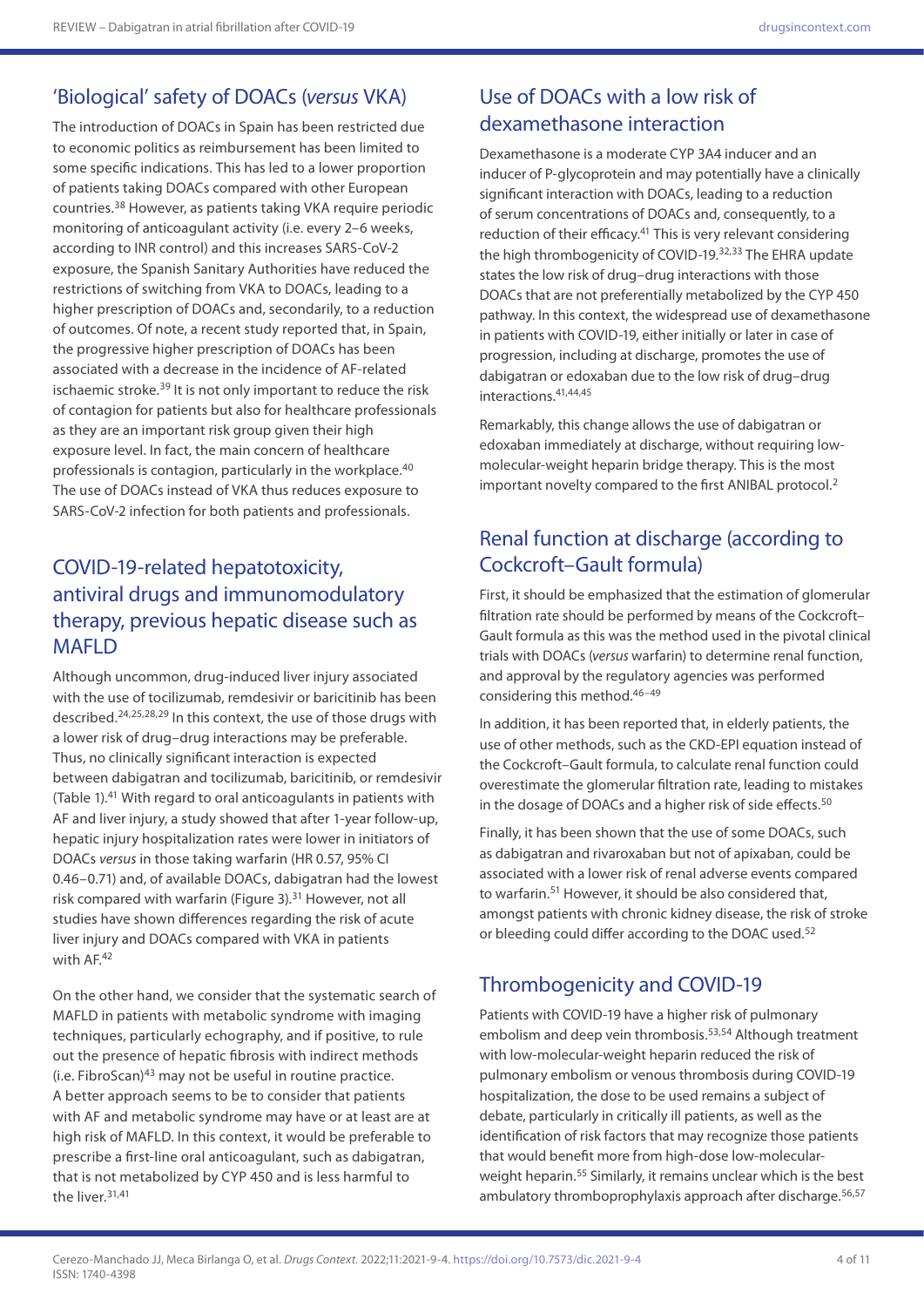| Treatment for<br>COVID-19 | Anticoagulant | Drug-drug interaction                                                                                                                                                                                                                                                                      | Recommendation                                                                                                        |
|---------------------------|---------------|--------------------------------------------------------------------------------------------------------------------------------------------------------------------------------------------------------------------------------------------------------------------------------------------|-----------------------------------------------------------------------------------------------------------------------|
| Dexamethasone             | VKA           | The efficacy of VKA can be enhanced, promoting bleeding risk<br>Potential clinically significant interaction<br>$\bullet$                                                                                                                                                                  | Close INR monitoring is recommended<br>$\bullet$                                                                      |
|                           | Apixaban      | Apixaban is metabolized by CYP 3A4 and dexamethasone is a moderate CYP 3A4<br>Potential clinically significant interaction<br>inducer, decreasing apixaban levels                                                                                                                          | concomitant treatment, up to 14 days<br>anticoagulant (i.e. LMWH) whilst<br>Consider changing to another<br>$\bullet$ |
|                           | Dabigatran    | The prodrug of dabigatran is a substrate of P-gp, and dexamethasone is an inducer<br>Dabigatran is not metabolized by CYP 450<br>Potential clinically significant interaction<br>of P-gp in pre-clinical models                                                                            | after dexamethasone interruption                                                                                      |
|                           | Edoxaban      | Edoxaban is a substrate of P-gp, and dexamethasone is an inducer of P-gp in pre-<br>Edoxaban is minimally metabolized by CYP 3A4/5<br>Potential clinically significant interaction<br>clinical models                                                                                      |                                                                                                                       |
|                           | Rivaroxaban   | Rivaroxaban is partly metabolized in the liver by CYP 3A4, CYP 1A2, and hydrolytic<br>Dexamethasone is a moderate CYP 3A4 inducer and an inducer of P-gp<br>enzymes and partly eliminated unchanged in urine by P-gp and BCRP<br>Potential clinically significant interaction<br>$\bullet$ |                                                                                                                       |
|                           | Enoxaparin    | No clinically significant interaction is expected                                                                                                                                                                                                                                          | No action is required                                                                                                 |
| Tocilizumab               | VKA           | Tocilizumab, per se, has no effect on cytochromes, but normalizes cytochrome<br>IL-6 (to cilizumab target) may suppress expression/activity of cytochromes<br>VKA are mainly metabolized by CYP 2C9<br>activity (via IL-6 inhibition)<br>Potential weak interaction                        | INR monitoring is recommended (dose<br>increase may be required)                                                      |
|                           | Apixaban      | Tocilizumab, per se, has no effect on cytochromes, but normalizes cytochrome<br>· IL-6 (to cilizumab target) may suppress expression/activity of cytochromes<br>Apixaban is metabolized by CYP 3A4<br>activity (via IL-6 inhibition)<br>Potential weak interaction                         | Dose increase may be required<br>$\bullet$                                                                            |

### Cerezo-Manchado JJ, Meca Birlanga O, et al. *Drugs Context.* 2022;11:2021-9-4.<https://doi.org/10.7573/dic.2021-9-4> 5 of 11 ISSN: 1740-4398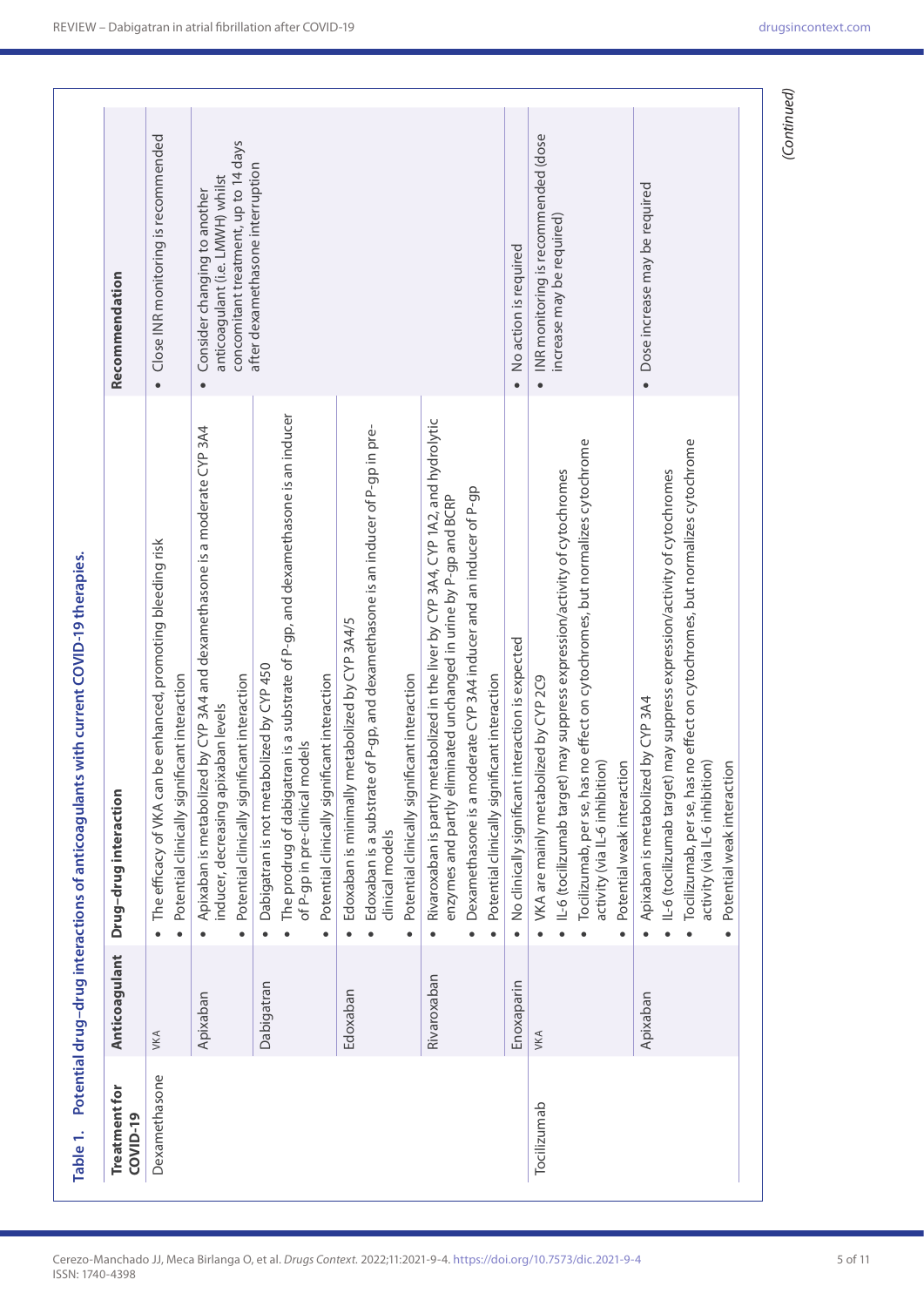| Table 1. (Continued)             |                                                                            |                                                                                                                                                                                                                                                                                                                                                                                         |                       |
|----------------------------------|----------------------------------------------------------------------------|-----------------------------------------------------------------------------------------------------------------------------------------------------------------------------------------------------------------------------------------------------------------------------------------------------------------------------------------------------------------------------------------|-----------------------|
| <b>Treatment for</b><br>COVID-19 | Anticoagulant                                                              | Drug-drug interaction                                                                                                                                                                                                                                                                                                                                                                   | Recommendation        |
| Tocilizumab<br>(Cont.)           | Rivaroxaban                                                                | partly metabolized in the liver by CYP 3A4, CYP 1A2 and hydrolytic<br>Tocilizumab, per se, has no effect on cytochromes but normalizes cytochrome<br>· IL-6 (tocilizumab target) may suppress expression/activity of cytochromes<br>enzymes and partly eliminated unchanged in urine by P-gp and BCRP<br>activity (via IL-6 inhibition)<br>Potential weak interaction<br>Rivaroxaban is |                       |
|                                  | Dabigatran<br>Enoxaparin<br>Edoxaban                                       | • No clinically significant interaction is expected                                                                                                                                                                                                                                                                                                                                     | No action is required |
| Baricitinib                      | <b>VKA Apixaban</b><br>Rivaroxaban<br>Enoxaparin<br>Dabigatran<br>Edoxaban | No clinically significant interaction is expected                                                                                                                                                                                                                                                                                                                                       | No action is required |
| Remdesivir                       | <b>VKA Apixaban</b><br>Rivaroxaban<br>Enoxaparin<br>Dabigatran<br>Edoxaban | No clinically significant interaction is expected                                                                                                                                                                                                                                                                                                                                       | No action is required |
| Adapted from ref. <sup>41</sup>  |                                                                            | INR, International Normalized Ratio; LMWH, low-molecular-weight heparin; P-gp, P-glycoprotein; VKA, vitamin K antagonists.                                                                                                                                                                                                                                                              |                       |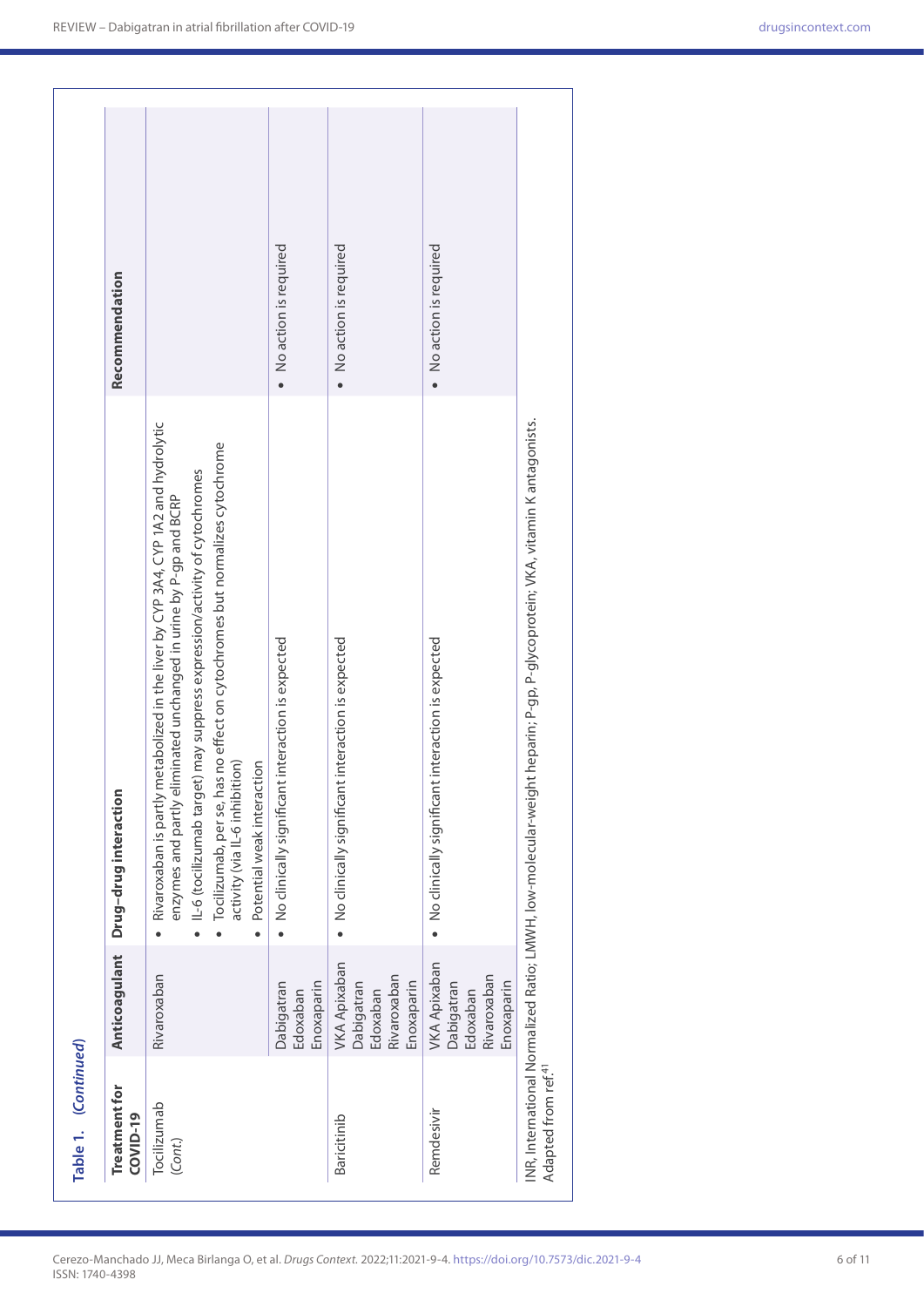

The European Society of Cardiology recommends that, in patients with AF during COVID-19 pandemic, unless contraindicated, full therapeutic anticoagulation for the prevention of stroke should be administered to men and women with a CHA<sub>2</sub>DS<sub>2</sub>-VASc of  $\geq$ 2/3, and anticoagulation should be considered in case of  $CHA<sub>2</sub>DS<sub>2</sub>-VASC$  1/2.<sup>33</sup> As a result, it is not clear whether anticoagulation should also be recommended during COVID-19 due to the high thrombogenicity of this period and whether this should be maintained over time after COVID-19 recovery.

#### Risk of arrhythmias and COVID-19

COVID-19 affects both the respiratory system and the cardiovascular system. Patients with a prior cardiovascular condition have a higher risk of mortality and severe COVID-19. In addition, cardiovascular complications of COVID-19 include arrhythmias, particularly AF, cardiac injury, myocarditis, heart failure, arterial/venous thrombosis and acute coronary syndrome.<sup>58</sup>

A recent study that analysed 160 consecutive patients hospitalized due to COVID-19 showed that patients with newonset AF had a higher incidence of thromboembolic events, bleeding, a combined endpoint of thrombosis and death, and longer hospital stays, indicating that an active search of AF should be performed in patients hospitalized with COVID-19 and the need of anticoagulation in case of development of AF.<sup>59</sup>

### DOACs and specific reversal agents

During the COVID-19 pandemic, particularly during the lockdown period, there has been a reduction of hospital admissions for cardiovascular disease, including acute coronary syndrome, heart failure or AF, leading to an increase in adverse outcomes.60,61 This could be related, at least in part, to the lack of seeking for medical attention, despite symptoms, due to concerns about COVID-19 contagion. Thus, a study that analysed data from nationwide Danish registries showed a lower incidence of new-onset AF during the 3 weeks of lockdown compared with the previous year, with a 47% drop in total numbers, but with a higher risk of ischaemic stroke and death amongst patients with new-onset AF.<sup>61</sup> As a result, during the COVID-19 pandemic, there has been an underdiagnosis of AF, increasing the risk of severe complications.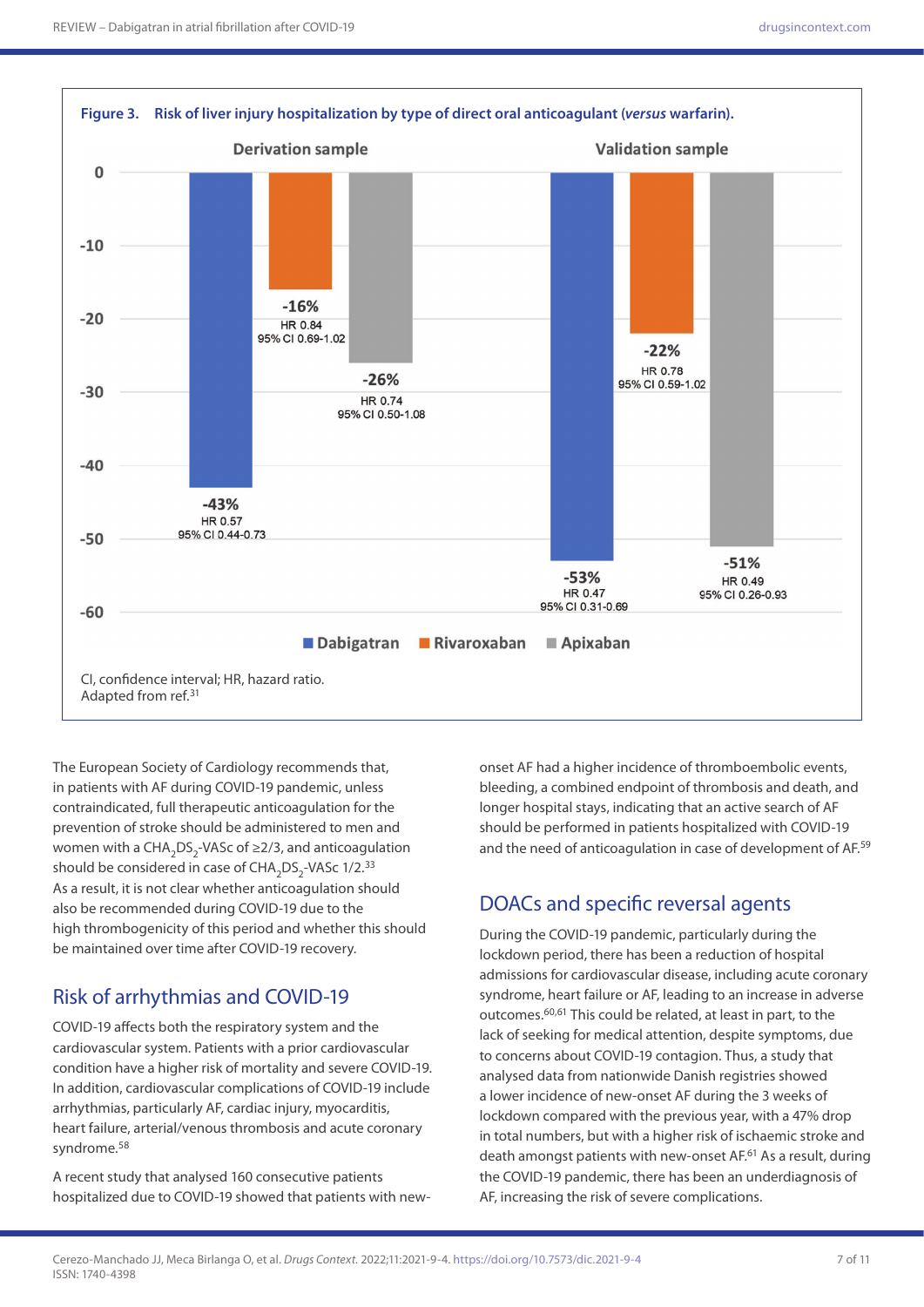

In order to reduce the risk of complications during the COVID-19 pandemic, and in some way to counteract the harmful effects of the underuse of health systems, the use of DOACs, such as dabigatran, which have a specific agent that rapidly reverses the effects of the drug in case of life-threatening bleeding, should be considered as first choice.37

### Update of the protocol

With all this new information, we have proposed an updated protocol, the ANIBAL II algorithm for the management of patients with AF at discharge after COVID-19 pneumonia (Figure 4). This algorithm has three scenarios: Scenario 1: with or without dexamethasone and normal hepatic function; Scenario 1: with or without dexamethasone and transaminases ≤2 × upper limit of normal (ULN); Scenario 1: with or without dexamethasone and transaminases  $>2 \times$  ULN. In those patients with transaminases  $>2 \times$  ULN, therapeutic doses of lowmolecular-weight heparin are recommended as is switching to oral anticoagulation in case of transaminases  $\leq$  2  $\times$  ULN. In all other cases, dabigatran is recommended if the estimated

glomerular filtration rate is ≥30 mL/min or edoxaban 30 mg is recommended if the estimated glomerular filtration rate >15 to <30 mL/min.

## **Conclusions**

The application of the ANIBAL I protocol has had a positive impact in routine practice as it has allowed a holistic approach in the management of anticoagulation in patients with AF after COVID-19 hospitalization, considering different important variables with relevant impact on the clinical course of patients such as hepatic function and the risk of drug–drug interactions, drug-induced hepatotoxicity, or bleeding, as well as considering the availability of a specific reversal agent. The impact of the ANIBAL I protocol is currently being analysed in a Spanish multicentre study. However, as the management of COVID-19 pneumonia has been revised in the last months (i.e. using remdesivir, tocilizumab, baricitinib and dexamethasone) and as greater knowledge about the impact that COVID-19 may have on patients with AF and MAFLD has been obtained, the protocol has been updated as delineated herein.

**Contributions:** All authors contributed extensively to the work presented in this paper. All authors have contributed significantly to the conception, design, or acquisition of data, or analysis and interpretation of data. All authors have participated in drafting, reviewing, and/or revising the manuscript and have approved its submission. All named authors meet the International Committee of Medical Journal Editors (ICMJE) criteria for authorship for this article, take responsibility for the integrity of the work as a whole, and have given their approval for this version to be published.

**Disclosure and potential conflicts of interest:** JJCM reports non-financial support from Boehringer Ingelheim during the conduct of the study and personal fees from Boehringer Ingelheim, Pfizer, Bayer and Daichii-Sankyo outside the submitted work. The rest of the authors have nothing to disclose. The International Committee of Medical Journal Editors (ICMJE) Potential Conflicts of Interests form for the authors is available for download at:<https://www.drugsincontext.com/wp-content/uploads/2021/12/dic.2021-9-4-COI.pdf>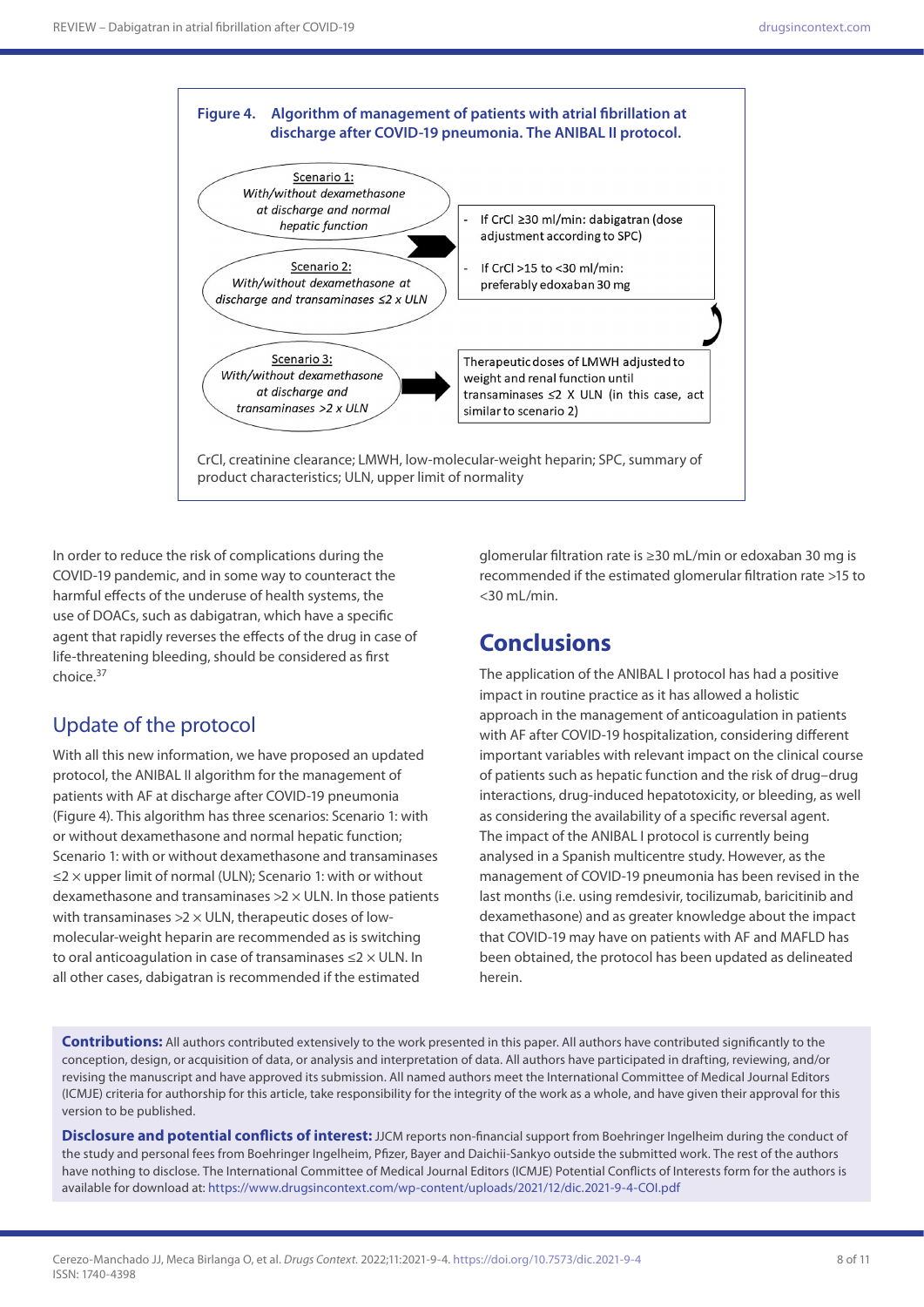**Acknowledgements:** Content Ed provided writing and editorial support, which was funded by the Fundación para la Formación e Investigación Sanitarias de la Región de Murcia, though an unrestricted grant from Boehringer Ingelheim Spain. Boehringer Ingelheim was given the opportunity to review the manuscript for medical and scientific accuracy as it relates to Boehringer Ingelheim substances, as well as intellectual property considerations.

**Funding declaration:** Funded by the Fundación para la Formación e Investigación Sanitarias de la Región de Murcia, though an unrestricted grant from Boehringer Ingelheim Spain.

**Copyright:** Copyright © 2022 Cerezo-Manchado JJ, Meca Birlanga O, García de Guadiana Romualdo L, Gil-Ortega I, Martínez Francés A, Iturbe-Hernandez T. Published by *Drugs in Context* under Creative Commons License Deed CC BY NC ND 4.0 which allows anyone to copy, distribute and transmit the article provided it is properly attributed in the manner specified below. No commercial use without permission.

**Correct attribution:** Copyright © 2022 Cerezo-Manchado JJ, Meca Birlanga O, García de Guadiana Romualdo L, Gil-Ortega I, Martínez Francés A, Iturbe-Hernandez T. <https://doi.org/10.7573/dic.2021-9-4>. Published by *Drugs in Context* under Creative Commons License Deed CC BY NC ND 4.0.

**Article URL:** [https://www.drugsincontext.com/dabigatran-in-patients-with-atrial-fibrillation-after-covid-19-hospitalization-an-update-of-the](https://www.drugsincontext.com/dabigatran-in-patients-with-atrial-fibrillation-after-covid-19-hospitalization-an-update-of-the-anibal-protocol)[anibal-protocol](https://www.drugsincontext.com/dabigatran-in-patients-with-atrial-fibrillation-after-covid-19-hospitalization-an-update-of-the-anibal-protocol)

**Correspondence:** Juan José Cerezo-Manchado, Department of Hematology, Hospital Clínico Universitario Santa Lucía, Cartagena, Spain. C. Minarete, s/n, 30202 Cartagena, Murcia, Spain. Email: [jjcerezo@ucam.edu](mailto:jjcerezo@ucam.edu)

**Provenance:** Submitted; externally peer reviewed.

**Submitted:** 5 October 2021; **Accepted:** 2 December 2021; **Publication date:** 24 January 2022.

*Drugs in Context* is published by BioExcel Publishing Ltd. Registered office: Plaza Building, Lee High Road, London, England, SE13 5PT.

BioExcel Publishing Limited is registered in England Number 10038393. VAT GB 252 7720 07.

For all manuscript and submissions enquiries, contact the Editorial office [editorial@drugsincontext.com](mailto:editorial@drugsincontext.com)

For all permissions, rights and reprints, contact David Hughes [david.hughes@bioexcelpublishing.com](mailto:david.hughes@bioexcelpublishing.com)

## **References**

- 1. Romiti GF, Corica B, Lip GYH, Proietti M. Prevalence and impact of atrial fibrillation in hospitalized patients with COVID-19: a systematic review and meta-analysis. *J Clin Med*. 2021;10:2490. <https://doi.org/10.3390/jcm10112490>
- 2. Iturbe-Hernández T, García de Guadiana RL, Gil Ortega I, et al. Dabigatran, the oral anticoagulant of choice at discharge in patients with non-valvular atrial fibrillation and COVID19 infection: the ANIBAL protocol. *Drugs Context*. 2020;9:1–12. https://[doi.org/10.7573/dic.2020-8-3](https://doi.org/10.7573/dic.2020-8-3)
- 3. Gavriatopoulou M, Ntanasis-Stathopoulos I, Korompoki E, et al. Emerging treatment strategies for COVID-19 infection. *Clin Exp Med*. 2021;21:167–179.<https://doi.org/10.1007/s10238-020-00671-y>
- 4. Rehman SU, Rehman SU, Yoo HH. COVID-19 challenges and its therapeutics. *Biomed Pharmacother*. 2021;142:112015. <https://doi.org/10.1016/j.biopha.2021.112015>
- 5. Lee HW, Park J, Lee JK, Park TY, Heo EY. The effect of the timing of dexamethasone administration in patients with COVID-19 pneumonia. *Tuberc Respir Dis*. 2021;84:217–225. <https://doi.org/10.4046/trd.2021.0009>
- 6. Pinzón MA, Ortiz S, Holguín H, et al. Dexamethasone vs methylprednisolone high dose for Covid-19 pneumonia. *PLoS ONE*. 2021;16:e0252057.<https://doi.org/10.1371/journal.pone.0252057>
- 7. Steffel J, Collins R, Antz M, et al. 2021 European Heart Rhythm Association practical guide on the use of non-vitamin K antagonist oral anticoagulants in patients with atrial fibrillation. *Europace*. 2021;23(10):1612–1676.<https://doi.org/10.1093/europace/euab065>
- 8. Bovolini A, Garcia J, Andrade MA, Duarte JA. Metabolic syndrome pathophysiology and predisposing factors. *Int J Sports Med*. 2021;42:199–214.<https://doi.org/10.1055/a-1263-0898>
- 9. Grundy SM, Brewer HB, Cleeman JI, et al. Definition of metabolic syndrome: report of the National Heart, Lung, and Blood Institute/American Heart Association Conference on Scientific Issues related to Definiton. *Circulation*. 2004;109:433–438. <https://doi.org/10.1161/01.CIR.0000111245.75752.C6>
- 10. Beltrán-Sánchez H, Harhay MO, Harhay MM, McElligott S. Prevalence and trends of metabolic syndrome in the adult U.S. population, 1999–2010. *J Am Coll Cardiol*. 2013;62:697–703.<https://doi.org/10.1016/j.jacc.2013.05.064>
- 11. He D, Zhang X, Chen S, et al. Dynamic changes of metabolic syndrome alter the risks of cardiovascular diseases and all-cause mortality: evidence from a prospective cohort study. *Front Cardiovasc Med*. 2021;8:706999. <https://doi.org/10.3389/fcvm.2021.706999>
- 12. Ahn HJ, Han KD, Choi EK, et al. Cumulative burden of metabolic syndrome and its components on the risk of atrial fibrillation: a nationwide population-based study. *Cardiovasc Diabetol*. 2021;20:20. <https://doi.org/10.1186/s12933-021-01215-8>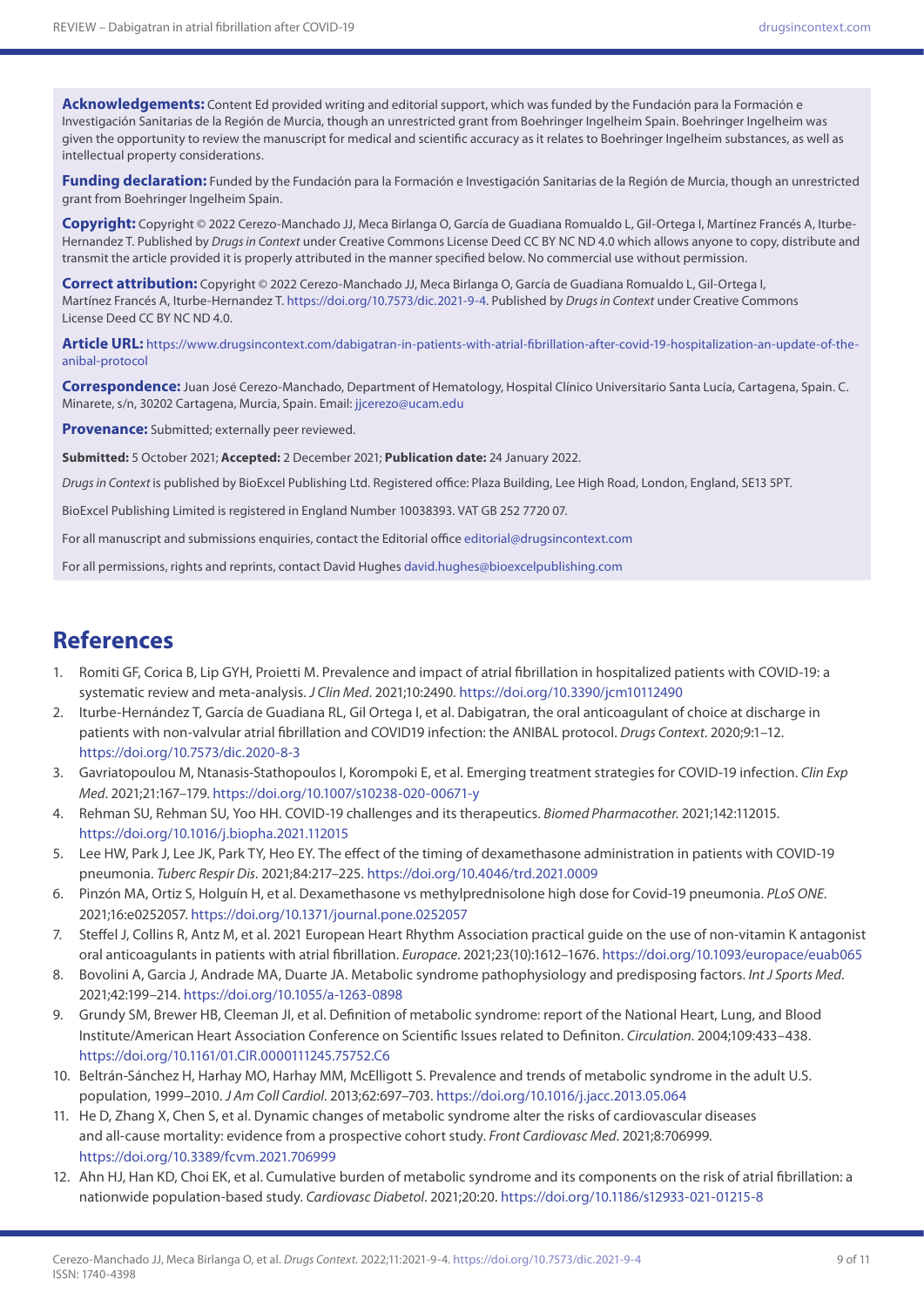- 13. Lee SY, Lee SR, Choi EK, et al. Association between change in metabolic syndrome status and risk of incident atrial fibrillation: a nationwide population-based study. *J Am Heart Assoc*. 2021;10:e020901.<https://doi.org/10.1161/JAHA.121.020901>
- 14. Mohanty S, Mohanty P, Di Biase L, et al. Impact of metabolic syndrome on procedural outcomes in patients with atrial fibrillation undergoing catheter ablation. *J Am Coll Cardiol*. 2021;59:1295–1301. <https://doi.org/10.1016/j.jacc.2011.11.051>
- 15. Eslam M, Sanyal AJ, George J; International Consensus Panel. MAFLD: a consensus-driven proposed nomenclature for metabolic associated fatty liver disease. *Gastroenterology*. 2020;158:1999–2014.e1. <https://doi.org/10.1053/j.gastro.2019.11.312>
- 16. Dongiovanni P, Meroni M, Longo M, Fracanzani AL. MAFLD in COVID-19 patients: an insidious enemy. *Expert Rev Gastroenterol Hepatol*. 2020;14:867–872.<https://doi.org/10.1080/17474124.2020.1801417>
- 17. Portincasa P, Krawczyk M, Smyk W, Lammert F, Di Ciaula A. COVID-19 and non-alcoholic fatty liver disease: two intersecting pandemics. *Eur J Clin Invest*. 2020;50:e13338. <https://doi.org/10.1111/eci.13338>
- 18. Ji D, QWin E, Xu J, et al. Non-alcoholic fatty liver diseases in patients with COVID-19: a retrospective study. *J Hepatol*. 2020;73:451–453.<https://doi.org/10.1016/j.jhep.2020.03.044>
- 19. Targher G, Mantovani A, Byrne CD, et al. Detrimental effects of metabolic dysfunction-associated fatty liver disease and increased neutrophil.-to-lymphocyte ratio on severity of COVID-19. *Diabetes Metab*. 2020;46(6):505–507. <https://doi.org/10.1016/j.diabet.2020.06.001>
- 20. Targher G, Mantovani A, Byrne CD, et al. Risk of severe illness from COVID-19 in patients with metabolic dysfunction-associated fatty liver disease and increased fibrosis scores. *Gut*. 2020;69:1545–1547.<https://doi.org/10.1136/gutjnl-2020-321611>
- 21. Forlano R, Mullish BH, Mukherjee SK, et al. In-hospital mortality is associated with inflammatory reponse in MAFLD patients admitted for COVID-19. *PLoS ONE*. 2020;15:e0240400. <https://doi.org/10.1371/journal.pone.0240400>
- 22. Polyzos SA, Kechagias S, Tsochatzis EA. Review article: non-alcoholic fatty liver disease and cardiovascular diseases: associations and treatment considerations. *Aliment Pharmacol Ther*. 2021;54(8):1013–1025. <https://doi.org/10.1111/apt.16575>
- 23. Aksu E, Sokmen A, Ispiroglu M, Gisi K, Celik E, Aykan AC. Early cardiac electrical and structural changes in patients with non-obese non-alcoholic fatty liver disease. *Kardiologiia*. 2021;61:51–58. <https://doi.org/10.18087/cardio.2021.5.n1416>
- 24. Serviddio G, Villani R, Stallone G, Scioscia G, Foschino-Barbaro MP, Lacedonia D. Tocilizumab and liver injury in patients with COVID-19. *Therap Adv Gastroenterol*. 2020;13:1756284820959183. <https://doi.org/10.1177/1756284820959183>
- 25. Raschi E, Caraceni P, Poluzzi E, De Ponti F. Baricitinib, JAK inhibitors and liver injury: a cause for concern in COVID-19? *Expert Opin Drug Saf*. 2020;19:1367–1369. <https://doi.org/10.1080/14740338.2020.1812191>
- 26. Ruff CT, Giugliano RP, Braunwald E, et al. Comparison of the efficacy and safety of new oral anticoagulants with warfarin in patients with atrial fibrillation: a meta-analysis of randomised trials. *Lancet*. 2014;383:955–962. [https://doi.org/10.1016/S0140-6736\(13\)62343-0](https://doi.org/10.1016/S0140-6736(13)62343-0)
- 27. Li Y, Xiao SY. Hepatic involvement in COVID-19 patients: pathology, pathogenesis, and clinical implications. *J Med Virol*. 2020;92:1491–1494.<https://doi.org/10.1002/jmv.25973>
- 28. Leegwater E, Strik A, Wilms EB, et al. Drug-induced liver injury in a COVID-19 patient: potential interaction of remdesivir with P-glycoprotein inhibitors. *Clin Infect Dis*. 2021;72:1256–1258.<https://doi.org/10.1093/cid/ciaa883>
- 29. Muhović D, Bojović J, Bulatović A, et al. First case of drug-induced liver injury associated with the use of tocilizumab in a patient with COVID-19. *Liver Int*. 2020;40:1901–1905. <https://doi.org/10.1111/liv.14516>
- 30. Lei F, Liu YM, Zhou F, et al. Longitudinal association between markers of liver injury and mortality in COVID-19 in China. *Hepatology*. 2020;72:389–398. <https://doi.org/10.1002/hep.31301>
- 31. Alonso A, MacLehose RF, Chen LY, et al. Prospective study of oral anticoagulants and risk of liver injury in patients with atrial fibrillation. *Heart*. 2017;103:834–839.<https://doi.org/10.1136/heartjnl-2016-310586>
- 32. Al-Ani F, Chehade S, Lazo-Langner A. Thrombosis risk associated with COVID-19 infection. A scoping review. *Thromb Res*. 2020;192:152–160. <https://doi.org/10.1016/j.thromres.2020.05.039>
- 33. ESC guidance for the diagnosis and management of CVD during the COVID-19 pandemic Updated 2021. <https://www.escardio.org/Education/COVID-19-and-Cardiology>
- 34. Bhatla A, Mayer MM, Adusumalli S, et al. COVID-19 and cardiac arrhythmias. *Heart Rhythm*. 2020;17:1439–1444. <https://doi.org/10.1016/j.hrthm.2020.06.016>
- 35. Inciardi RM, Adamo M, Lupi L, et al. Characteristics and outcomes of patients hospitalized for COVID-19 and cardiac disease in Northern Italy. *Eur Heart J*. 2020;41:1821–1829. <https://doi.org/10.1093/eurheartj/ehaa388>
- 36. Russo V, Rago A, Carbone A, et al. Atrial fibrillation in COVID-19: from epidemiological association to pharmacological implications. *J Cardiovasc Pharmacol*. 2020;76:138–145.<https://doi.org/10.1097/FJC.0000000000000854>
- 37. Arellano-Rodrigo E, Fernandez-Gallego V, López-Vilchez I, et al. Idarucizumab, but not procoagulant concentrates, fully restores dabigatran-altered platelet and fibrin components of hemostasis. *Transfusion*. 2019;59:2436–2445. <https://doi.org/10.1111/trf.15259>